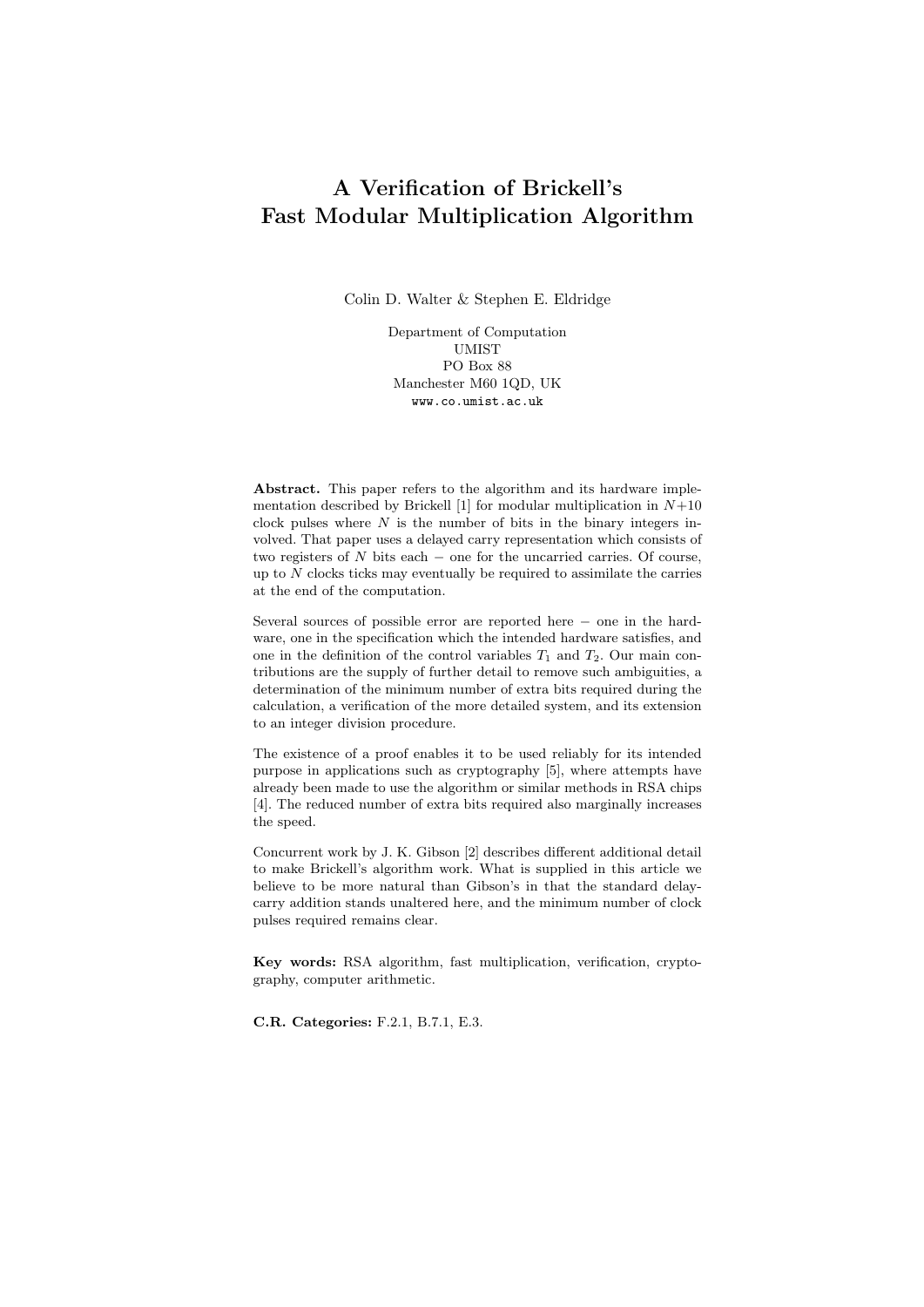## 1 Introductory Detail

### 1.1 Type Definitions

We use a slightly extended version of Pascal to describe the main parts of our version of Brickell's algorithm  $[1]$ . Let N be the number of bits needed for each input integer. An additional  $Q+1$  ( $\geq 6$ ) bits of working space are required so that the natural size of binary integers becomes  $N+Q+1$  bits. Brickell used 11 extra bits.

type BitIndex =  $0..N+Q$ ; BinaryInteger = array[BitIndex] of Boolean ; DelayCarryInteger =  $array[1..2]$  of BinaryInteger;

Every  $D: DelayCarryInteger$  is required to satisfy the data invariant

 $(\text{not } D[2, 0]) \& (\text{not}(D[1, I-1] \& D[2, I]) \text{ for } I \text{ in } 1 \dots N+Q)$ 

Here  $D[2]$  can be considered to contain the unassimilated carries resulting from the addition of two numbers of type DelayCarryInteger. The integer represented by D is  $\sum_{I \in \text{BitIndex}} (D[1, I] + D[2, I]) \times 2^I$  where True and False are interpreted as 1 and 0 respectively. We will not, in fact, distinguish Booleans, BinaryIntegers and DelayCarryIntegers from their values as integers unless the context makes it necessary. Maximum values are given by choosing  $D[2, I] = 1$  rather than  $D[1, I-1] = 1$  in the data invariant. So,

**Lemma 1** The maximum value of a delay carry integer with  $L$  bits is  $2^L + 2^{L-1} - 2$ .

# 1.2 The Half Adder

Brickell describes a half adder which takes as input two binary integers  $(X \text{ and } Y)$ Y here) and produces as output two binary integers. We stress the relationship between the output integers by combining them into a delay carry integer D. This must then necessarily satisfy the data invariant above. The procedure HalfAdd( X,Y: BinaryInteger; var D: DelayCarryInteger; var Overflow: Boolean) achieves

| $D + Overflow \times 2^{N+Q+1} = X + Y$                     |             |
|-------------------------------------------------------------|-------------|
| by $D[2] + Overflow \times 2^{N+Q+1} = 2(X \text{ and } Y)$ |             |
| and $D[1]$                                                  | $=$ X xor Y |

which are interpreted bitwise. Software or hardware for the above can be executed in one clock pulse by performing the bit operations in parallel. To distinguish different overflows it is sometimes convenient to describe the one here as  $D[2, N+Q+1]$ , although the register contains no such bit. Easily,

### Lemma 2

i) Suppose that  $2^L$  divides both inputs of HalfAdd. Then  $2^L$  divides both the outputs  $D[1]$  and  $D[2]$ .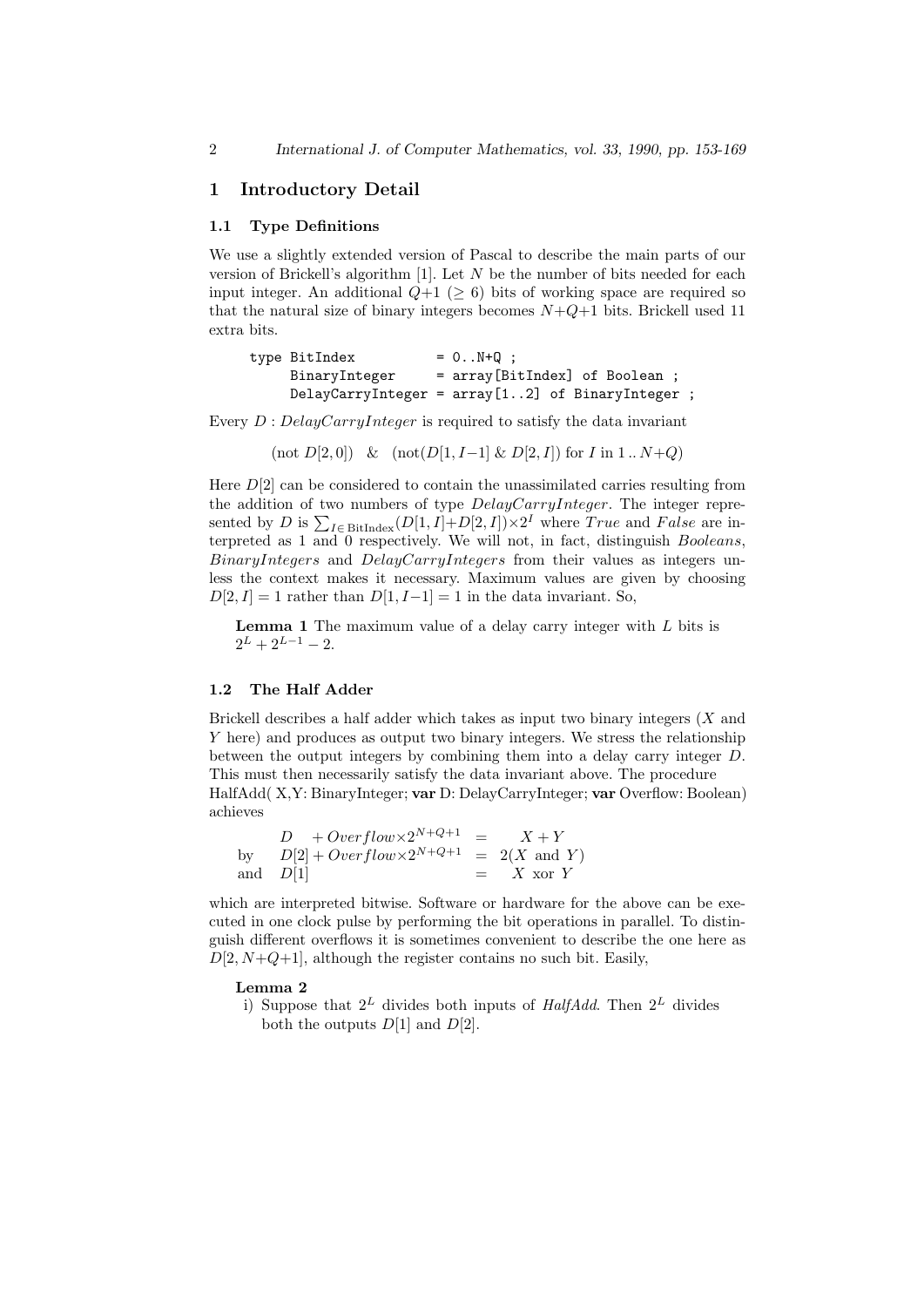ii) Suppose that  $2^L$  divides one input of HalfAdd. Then  $2^{L+1}$  divides the output  $D[2]$ .

### Lemma 3

- i) The outputs  $D[2, I+1]$  and  $D[1, I]$  of HalfAdd depend only on the inputs  $X[I]$  and  $Y[I]$ . In particular, the *Overflow* parameter returned only depends on  $X[N+Q]$  and  $Y[N+Q]$ .
- ii) For delay carry integers  $\hat{X}$ ,  $\hat{Y}$  and  $\hat{D}$ , the result of the call  $HalfAdd(X[1], Y[1], D, Overflow)$  satisfies  $(D[2] \& X[2]) = 0$  and  $(D[2] \& Y[2]) = 0.$



Fig. 1. Definitions of  $In[I], Or[I]$  and  $Out[I]$ .

### 1.3 Adding Three Numbers

The main step in the modular multiplication algorithm requires the addition of a binary integer and two delay carry integers. The precise specification is messy to give, and so we make use of the code given to produce the results of this section. A hardware implementation is given in Figure 2 of [1] using a cascade of 5 half adders, but with an extra shift. The repeated unit without the shift is given in Figure 1.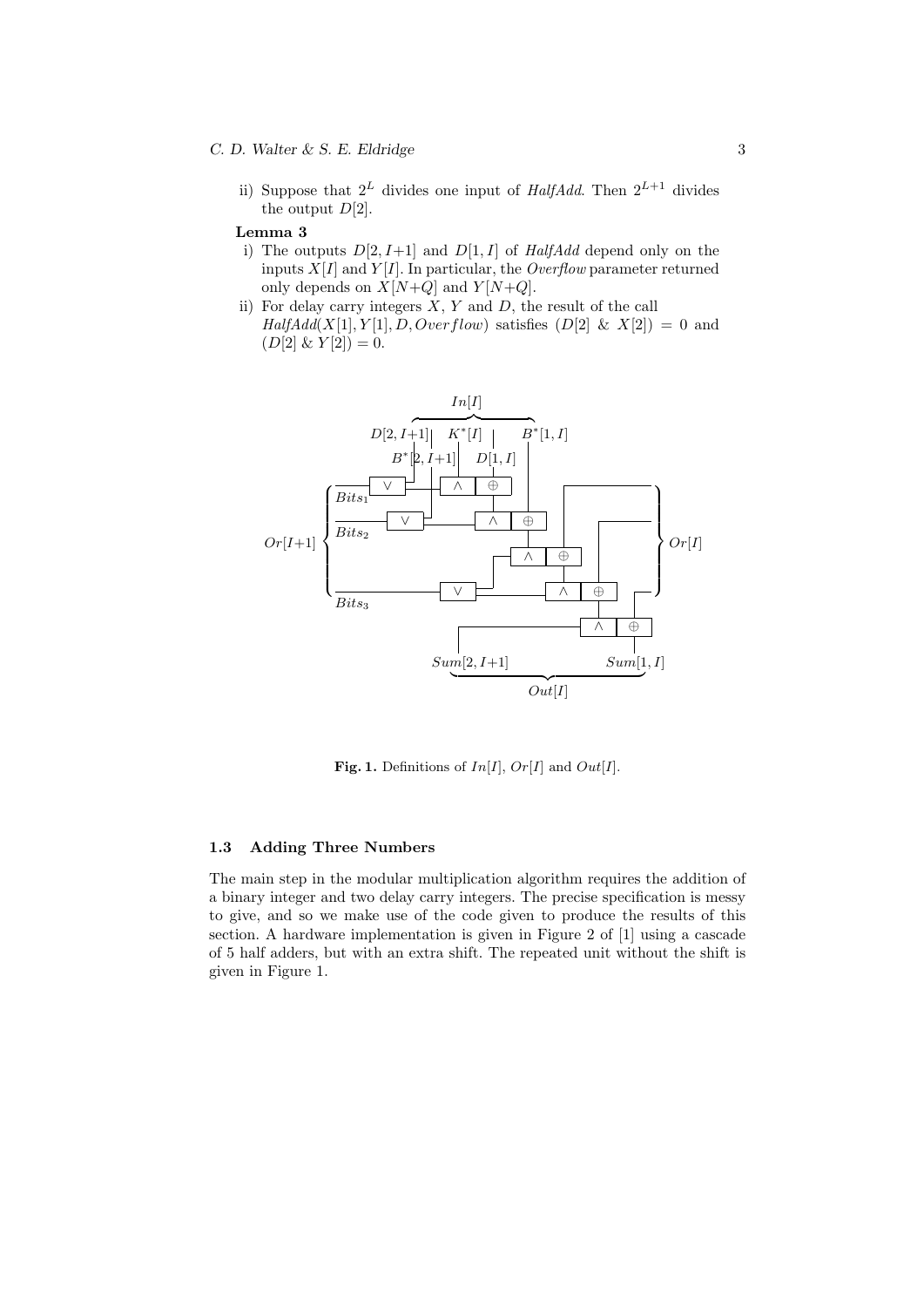```
procedure Add(D,B<sup>*</sup> : DelayCarryInteger ; K<sup>*</sup> : BinaryInteger ;
                 var Sum: DelayCarryInteger ; var Overflows: Integer);
\{ Post-Condition : Sum + Overflows * 2^{N+Q+1} = B^* + D+K^* \}var Bits<sub>1</sub>, Bits<sub>2</sub>, Bits<sub>3</sub> : BinaryInteger ;
       R_1, R_2, R_3, R_4 : DelayCarryInteger ;
       0verflow<sub>1</sub>, 0verflow<sub>2</sub>, 0verflow<sub>3</sub>, 0verflow<sub>Sum</sub>
                                  : Boolean ;
begin { Add }
       HalfAdd(K^*, D[1], R_1, Overflow_1);
      \texttt{HalfAdd}(R_1[1],B^*[1],R_2,\texttt{Overflow}_2) ;
      Bits<sub>1</sub> := D[2] OR R_1[2];
      HalfAdd(R_2[1], Bits_1,R_3,Overflow_3);
      Bits<sub>2</sub> := B^*[2] OR R_2[2] ;
      H\text{alfAdd}(R_3[1], \text{Bits}_2, R_4, \text{Overflow}_4) ;
      Bits_3 := R_3[2] OR R_4[2];
      H\text{alfAdd}(R_4[1], \text{Bits}_3, \text{Sum}, \text{Overflow}_{\text{Sum}}) ;
       Overflows := Ord(Overflow_1)+Ord(Overflow_2)+Ord(Overflow_3)+Ord(Overflow<sub>4</sub>)+Ord(Overflow<sub>Sum</sub>)end ; { Add }
```

```
Here the OR is interpreted componentwise for each BitIndex. For each call
of it the ANDed inputs give 0 by Lemma 3(ii), and so the output is their sum.
Neglecting the Overflows which may be regarded as [N+Q+1]-components,
the code of Add is now equivalent to 8 assignments each of which just adds
two binary integers, and so is easy to verify. Note from the figures that this
procedure can be implemented by hardware which operates in a single clock
pulse. The following results are straightforward:
```
# Lemma 4

If  $2^L$  divides the inputs  $D[1], B^*[1]$  and  $K^*$  of Add, and  $2^{L+1}$  divides the inputs  $D[2]$  and  $B^*[2]$ , then  $2^L$  divides the output  $Sum[1]$  of Add and  $2^{L+3}$  divides the output  $Sum[2]$ . In particular,  $Sum[2, 0] = Sum[2, 1] =$  $Sum[2, 2] = 0.$ 

# Lemma 5

- i) Suppose  $2^L$  divides each of the five input binary integer components of the parameters D,  $B^*$  and  $K^*$  of Add. Then  $2^L$  divides both the outputs Sum[1] and Sum[2].
- ii) Suppose  $2^L$  divides at least four of the five input binary integer components of the parameters D,  $B^*$  and  $K^*$  of Add. Then  $2^{L+2}$ divides the output Sum[2].

### Lemma 6

i) The input bits of Add which contribute to the output bits  $Sum[1, I]$ and  $Sum[2, I+1]$  are  $D[1, J], B^*[1, J], K^*[J],$  for J in  $I-2 \dots I$  and  $D[2, J]$  and  $B^*[2, J]$  for J in  $I-1...I$ .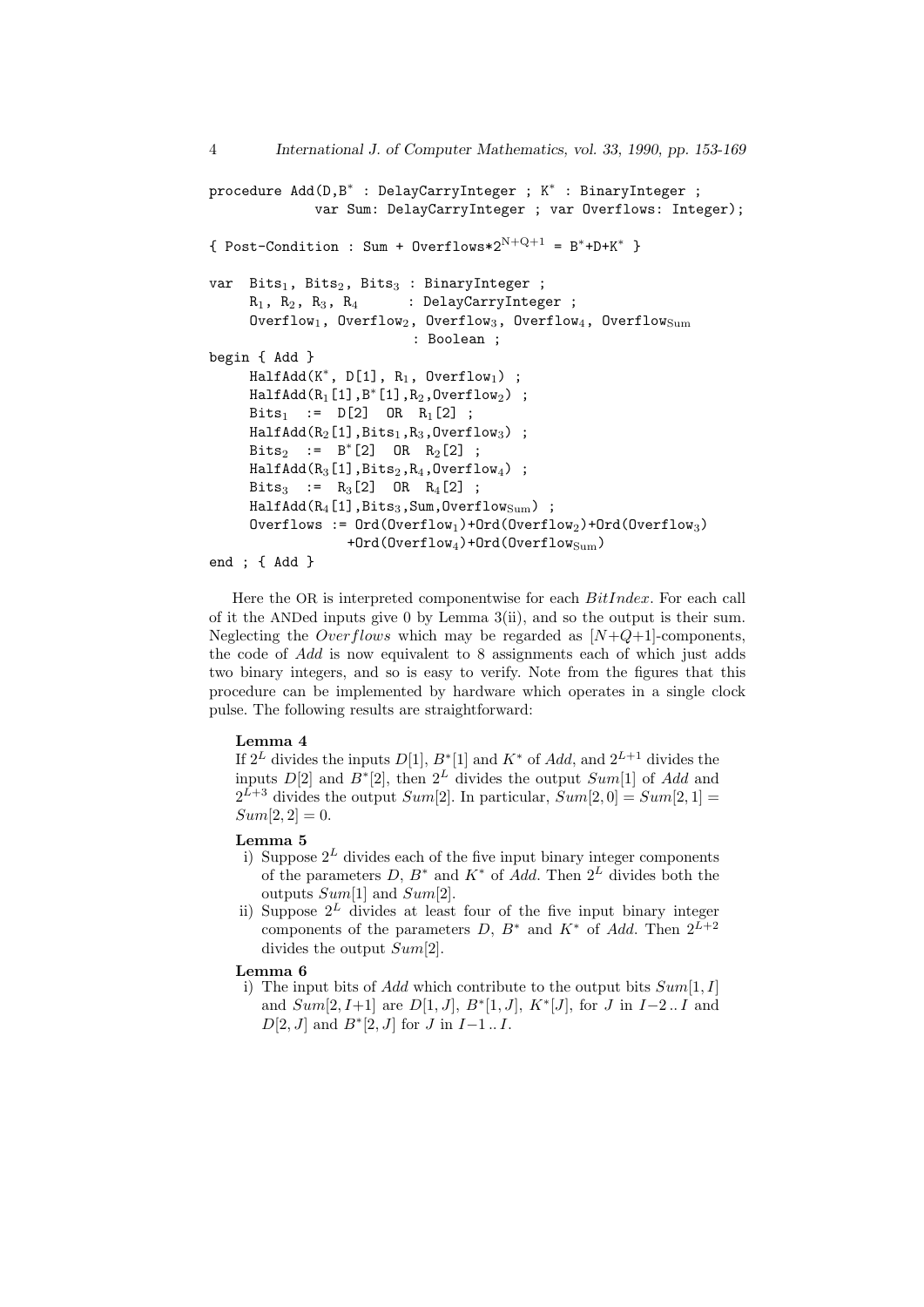ii) The input bits which contribute to overflow in Add are  $D[1, J]$ ,  $B^*[1, J]$  and  $K^*[J]$  for J in  $N+Q-2...N+Q$ , and  $D[2, J]$ ,  $B^*[2, J]$ for  $J$  in  $N+Q-1$ ..  $N+Q$ .

### 1.4 The Top Bits

Algorithms computing a result modulo  $C$  often progress by subtracting a multiple of C when possible. Where numbers are represented by registers of length L, subtraction of C is the same as addition of  $K = 2^L - C$ , providing that there is a single overflow of  $2^L$  which is neglected. Brickell's algorithm does this, predicting in advance the overflows when the procedure Add is executed, as well as the overflow when a subsequent shift is applied.

By Lemma 6 the Add overflow is given by looking at the top 3 bits only of the inputs  $K^*$ ,  $B^*[1]$  and  $D[1]$ , and the top 2 bits only of  $B^*[2]$  and  $D[2]$ . For this reason we look at 3-bit delay carry integers satisfying the usual data invariant. By adding a subscript 3, all our definitions and procedures can be repeated for  $BitIndex_3 = 0..2$  instead of  $BitIndex$ . Now  $Add_3$  applied to the most significant bits of the input to Add will predict the overflows of Add correctly. This creates a need for a function  $Top3Bits$  which will copy bits with indices in the range  $N+Q-2$ ..  $N+Q$  to a new type with indices 0..2, discarding the rest. The data invariant for the  $DelayCarryInteger_3$  output is obtained by forcing the  $[2, 0]$ -component to be *False*. All this applies also with subscript I referring to  $BitIndex_I = [0..I-1]$ . For example,

**Definition.** For natural numbers  $I$ , the function

 $TopIBits(D:DelayCarryInteger): DelayCarryInteger$ 

is specified by  $TopIBits(D)[1] = D[1]$  div  $2^{N+Q+1-I}$  and  $TopIBits(D)[2] =$  $2\times(D[2] \text{ div } 2^{N+Q+2-I}).$ 

There is an analogous definition for  $TopIBits$  applied to a variable of type BinaryInteger. Now, by Lemma 6,

### Lemma 7

i) If  $I \geq 3$  then, for the same input,  $Add(D, B^*, K^*, Sum, Overflows)$ and  $Add_I(TopIBits(D), TopIBits(B^*), TopIBits(K^*), Sum_I, Overflows_I)$ will satisfy  $Overflows = Overflows_I$ .

ii) If  $I \geq 4$  then, for the same input,  $Add(D, B^*, K^*, Sum, Overflows)$ and

 $Add_I(TopIBits(D), TopIBits(B^*), TopIBits(K^*), Sum_I, Overflows_I)$ will satisfy  $Sum[1, N+Q] = Sum_I[1, I-1], Sum[2, N+Q] = Sum_I[2, I-1],$ and  $Overflows = Overflows_I$ .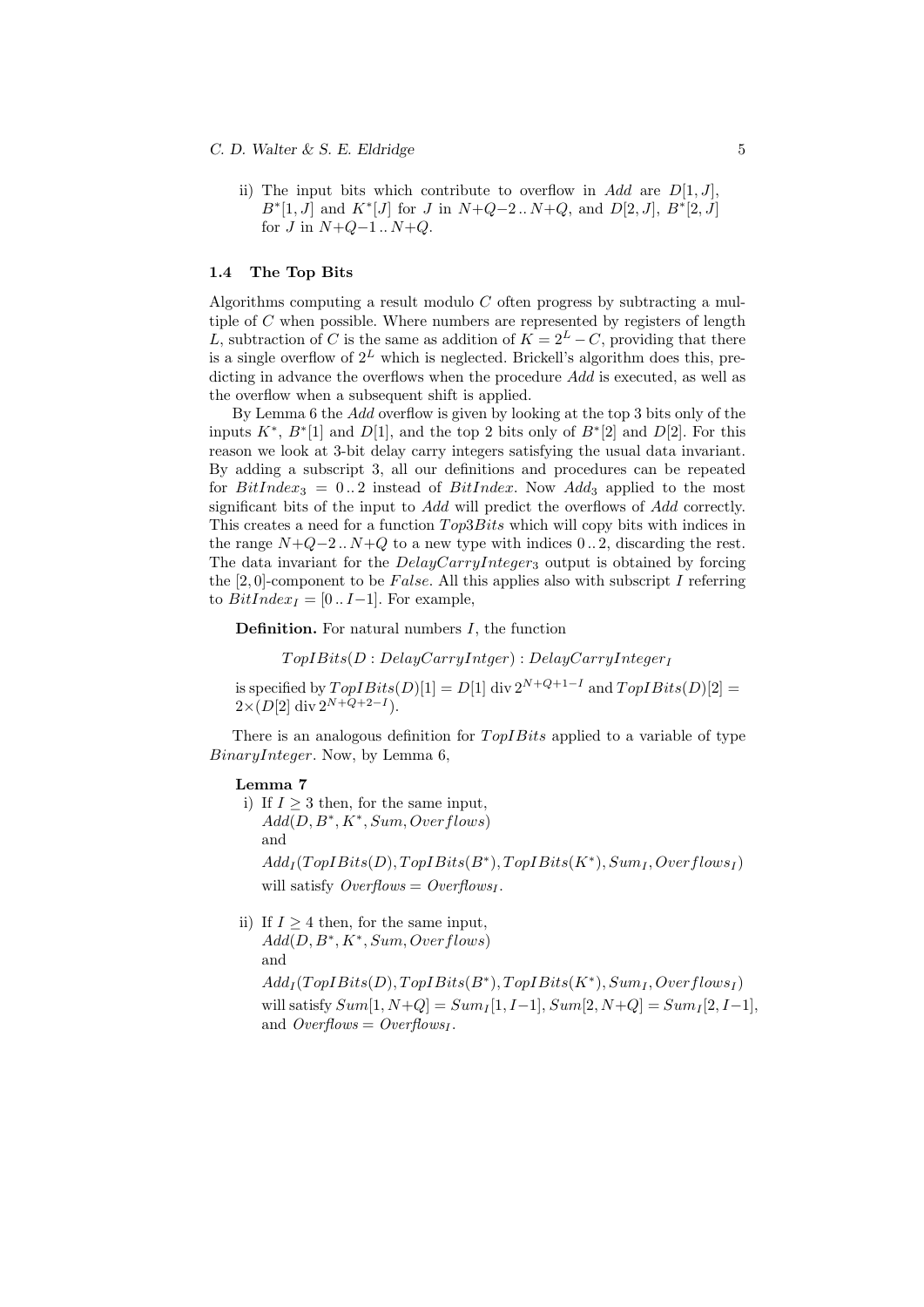A numerical characterisation of overflows is useful. Working with the numbers the bits represent rather than with the bits themselves is more elegant, and our version of Brickell's algorithm is written in this way. However, Gibson [2] deals directly with the overflow bits and, although it is not stated, we presume Brickell also meant to refer to the overflow bits of the delay carry integers rather than overflows in their numerical equivalents.

### Lemma 8

i) The value of the overflows in Add is

 $[Top3Bits(D)+Top3Bits(K^*)+Top3Bits(B^*)]$  div 8

ii) The sum of the output bits  $Sum[1, N+Q]$  and  $Sum[2, N+Q]$  of Add is

> $[Top4Bits(D)+Top4Bits(K^*)+Top4Bits(B^*)]$  div 8  $-2([Top3Bits(D)+Top3Bits(K^*)+Top3Bits(B^*)]div 8)$

By Lemma 7(i), the proof of (i) can be simplified by first noting that it suffices to look at the corresponding call to  $Add_3$ . From the analogue to Lemma 4 for Add<sub>3</sub> (just take  $N+Q = 2$  there), we have the output  $Sum_3$  of Add<sub>3</sub> satisfying  $Sum_3[2, 0] = Sum_3[2, 1] = Sum_3[2, 2] = 0$ , i.e.  $Sum_3[2] = 0$ . So  $Sum_3 = Sum_3[1]$  and the maximum value of  $Sum_3$  is therefore that of  $Sum_3[1]$ , namely 7. Thus  $Sum_3 = Sum_3 \text{ mod } 8$  and by the post-condition for Add reduced modulo 8,  $Sum_3 = (Top3Bits(D) + Top3Bits(K^*) + Top3Bits(B^*)) \mod 8$ . The post-condition for Add now taken div 8 gives the number of overflows as that stated since  $Sum_3$  div  $8 = 0$ .

Now consider part (ii). Suppose we ignore the topmost bits, i.e. those of index  $N+Q$ , so that  $Top3Bits$  extracts the bits of index  $N+Q-3 \dots N+Q-1$ . Then the expression of (i) would be the "overflow" from the  $N+Q-1$ st place rather than the  $N+Q$ th. The same "overflow" is obtained by applying  $Top4Bits$ properly instead of  $Top3Bits$ , if we ignore the input bits of index  $N+Q$ . This new expression, which is the first term in (ii), therefore represents all bits flowing into the  $N+Q$ th place, both those coming from direct input and those passing up the adder from lower positions. Some of these bits combine in pairs to give the overflow bits from the  $N+Q$ th position, whilst the remainder give the output from the  $N+Q$ th position. Hence this last output is given by subtracting twice the number of overflow bits (as in  $(i)$ ) from the number of bits flowing into the  $N+Q$ th place.

#### Lemma 9

- a) If  $24 > Top4Bits(D) + Top4Bits(K^*) + Top4Bits(B^*) \ge 16$  then exclusively either
	- i) there is one overflow from Add, or
	- ii) the two output bits from Add with index  $N+Q$  are 1;
- b) If  $16 > Top4Bits(D) + Top4Bits(K^*) + Top4Bits(B^*) \ge 8$  then i) there is no overflow from Add, and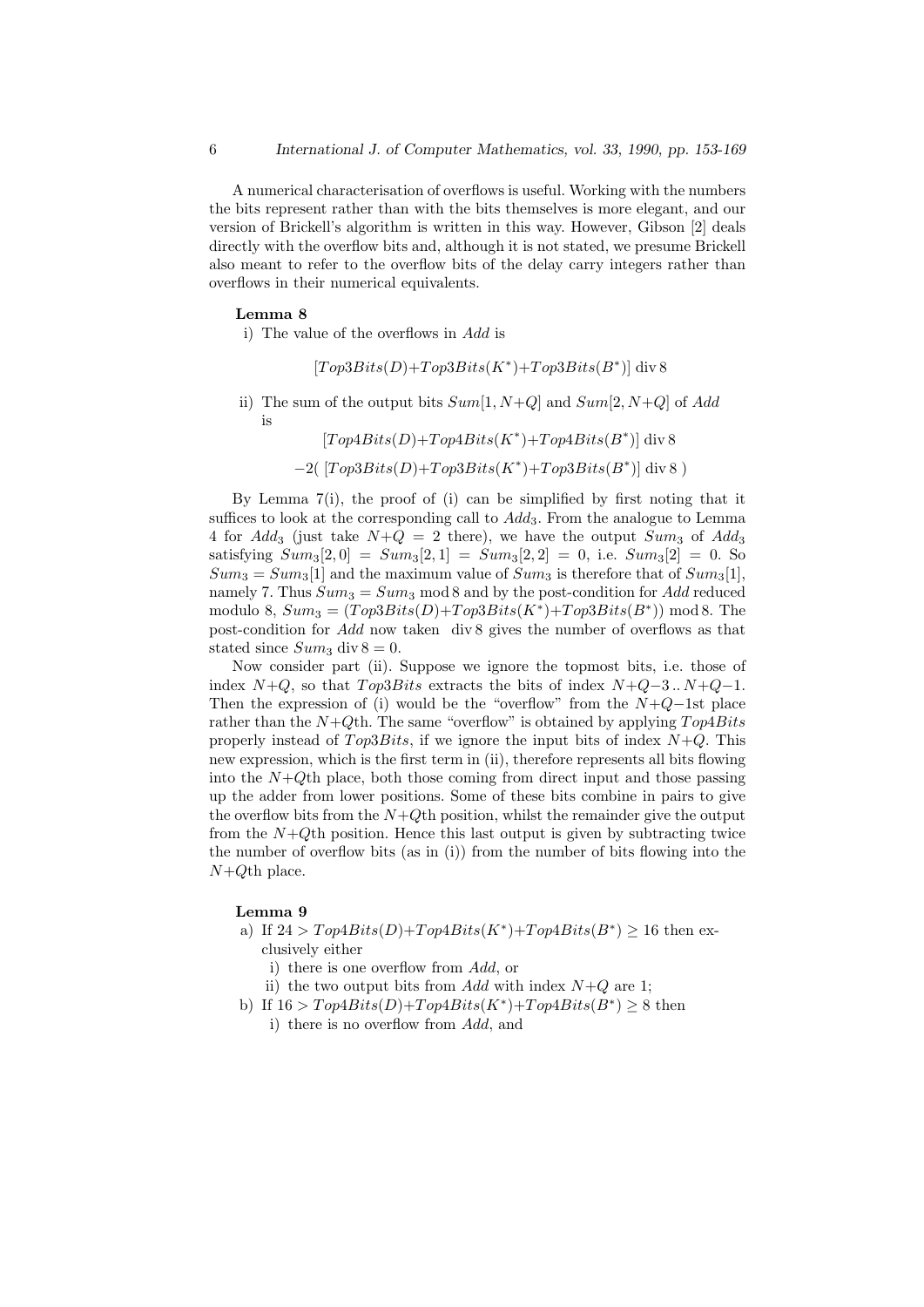$C. D. Walter & S. E. Eldridge$  7

ii) one output bit from Add with index  $N+Q$  is 1, the other 0;

- c) If  $8 > Top4Bits(D) + Top4Bits(K^*) + Top4Bits(B^*)$  then
	- i) there is no overflow from Add, and
	- ii) neither output bit from Add with index  $N+Q$  is 1.

The proof of this depends on the previous lemma. Because in general  $Top4Bits(S) \geq 2 \times Top3Bits(S)$ , it is clear from Lemma 8(i) that in cases (b) and (c) there can be no overflows, and in case (a) at most 1 overflow. As remarked in the proof of Lemma 8(ii), the expression

 $[Top4Bits(D)+Top4Bits(K^*)+Top4Bits(B^*)]$  div 8

gives the sum of the output bits with index  $N+Q$  and the overflow bits. In case (a) this amounts to 2, which can be split only as expressed in (i) or (ii). In cases (b) and (c) it amounts to 1 and 0 respectively, so that there is no overflow, as stated in the parts (i), and the output bits must be as stated in the parts (ii).

# 2 The Modular Multiplication Algorithm

The modular multiplication algorithm  $M$  can now be described. Several minor changes have been introduced which make it different from Brickell's description: the loop is more naturally entered at a different point, the number of extra bits required beyond the N of the inputs is made variable  $(Q+1)$  instead of 11), and the Booleans  $T_1$  and  $T_2$  have been accumulated into a delay carry integer  $T$  which almost gives the result of integer division. Of course, if the integer quotient is not required then T may be discarded.

One further possible difference between this algorithm and that given by Brickell is worth noting. It concerns the definition of the Booleans  $T[1, J-1]$ and  $T[2, J]$  – Brickell's  $T_1$  and  $T_2$ . Our definition using the function  $Top4Bits$ ignores the bit which might have formed the [2, 0]-component in the result, but Brickell seems to include it. As it does not contribute to any overflows it must be ignored if a numerical characterisation of the different cases is used as here. We must assume therefore that when Brickell mentions overflows he is referring to overflow in a delay carry representation not a binary integer representation. He is not explicit on this distinction and so readers could be misled to an incorrect definition of the Booleans  $T_1$  and  $T_2$ .

The idea is first to multiply the most significant bits of  $A$  by  $B$  to obtain the most significant bits of the product. Then, when the production of less significant bits results in little or no change to the highest bits, multiples of C are subtracted. In fact, since only addition is allowed, rather than subtracting  $C$ , the algorithm must add a multiple of  $K = 2<sup>N</sup> - C$ . This is chosen to ensure that the overflows match the multiple added. For example, adding  $KQ1 = 2^{Q+1} \times (2^N - C)$  is done when an overflow of exactly  $2^{N+Q+1}$  is guaranteed, in order that the result is equivalent to subtracting  $2^{Q+1} \times C$ . These overflows, (which arise from either of the calls to Add or Shift in the algorithm below), are predicted by Lemma 9.

The specification given at the head of the procedure will show that it is not precisely a modular multiplication algorithm: the residue may differ from the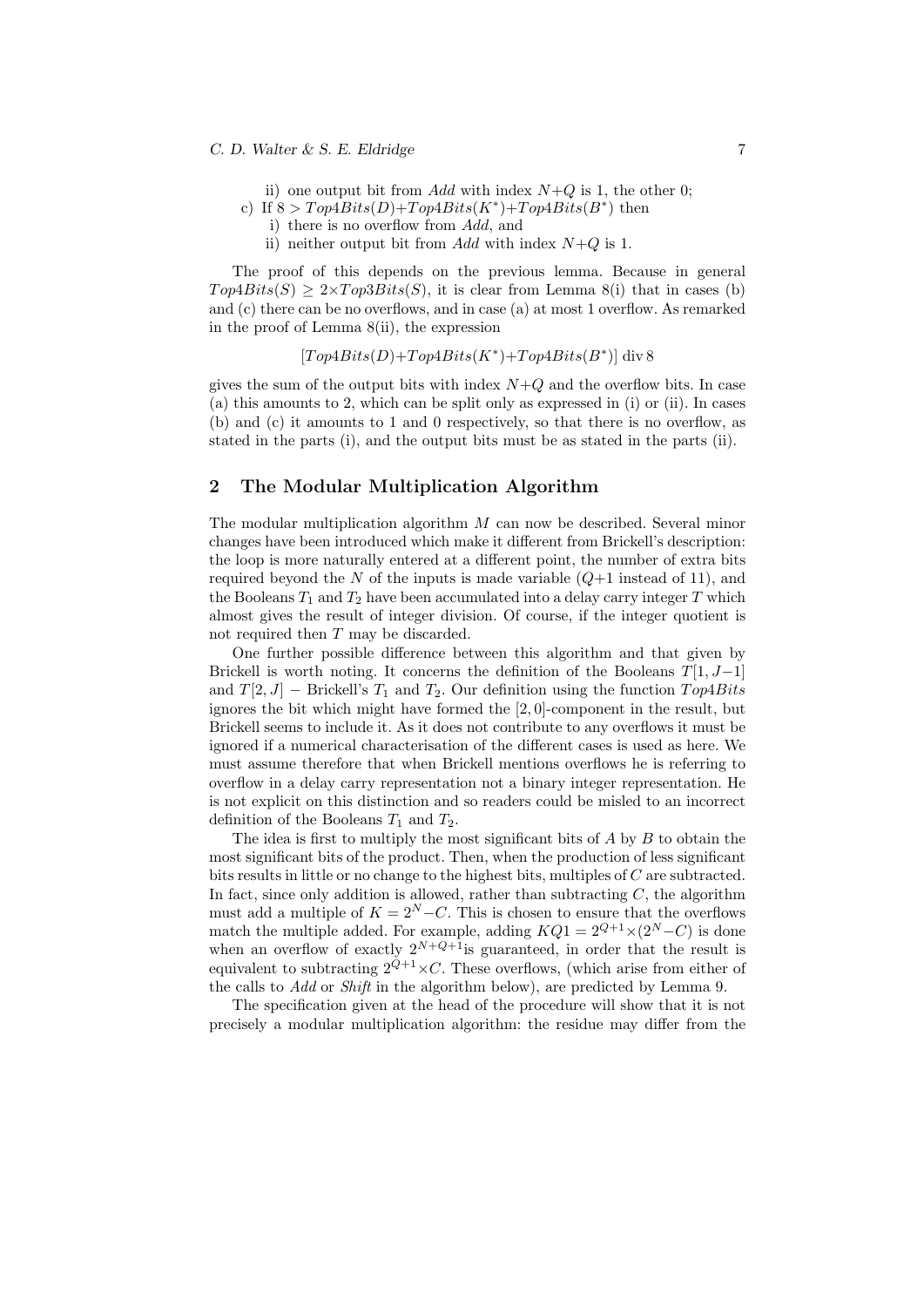least non-negative one by the addition of  $C$ , so that the integer quotient is 1 less than it should be. Brickell makes no comment that the residue may not be in the expected range. Examples which illustrate this are easy to find.

Finally note that our proof includes very naturally the limit case of  $C =$  $2^{N-1}$ . That it works for such values of C is not as accidental as Brickell's treatment suggests.

### 2.1 Code for the Algorithm

We introduce first one more function and a few definitions before giving the code of the algorithm. Multiplication by a power of 2 whether to a positive or negative exponent is achieved by a (hardwired) shift up or down. For this we use a function

 $Shift(D:DelayCarryInteger; E: Integer): DelayCarryInteger$ 

to shift D by E places. Possible overflow is important, but not underflow in this context. Shifting in either direction will not change the invariant property for delay carry integers  $D$  since it is accompanied within the function by finally setting  $D[2,0] = 0$ . Thus a possibly significant bit may be lost.

The code is documented with pre- and post- conditions, and a three part loop invariant. The proof and correct action of the algorithm depend upon the previous properties established for a particular implementation of Add and on Q being taken large enough:  $Q > 5$  is proved here and included as a pre-condition. Incorrect action can be demonstrated for  $Q \leq 4$ .

```
procedure M(A,B : DelayCarryInteger ; C : BinaryInteger ;
           var D,T : DelayCarryInteger ) ;
{ Write Only : D. T
{ Pre-Conditions : A[1]<sub>2</sub>N, A[2]<sub>2</sub>NB[1]<sub>2</sub>N, B[2]<sub>2</sub>N,
                   2^{\rm N-1} \leqC<2^{\rm N},
                   Q \geq 5.{ Post-Conditions: A*B = C*T + D and 0 \le D < 7C/4 }
var K, KQ, KQ1, K<sup>*</sup> : BinaryInteger ;
       B^*∗ : DelayCarryInteger ;
       J : BitIndex ;
       Overflows : Integer ;
begin { M }
   K := 2^N - C;
   KO := Shift(K,Q);
   KQ1 := Shift(K,Q+1);
   D : = 0;T : = 0;
```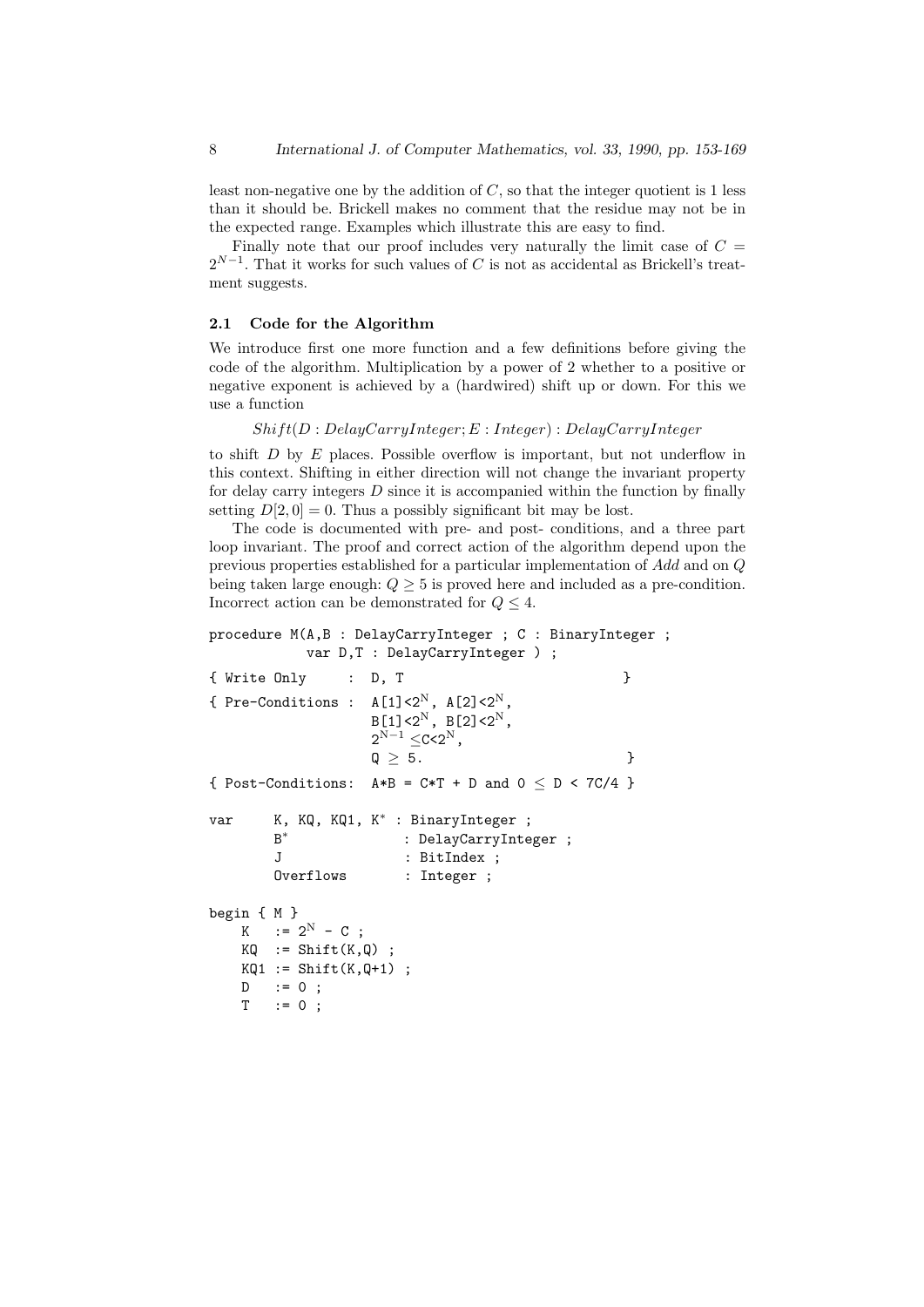```
for J := N+Q downto 1 do
   begin
        {1: Top4Bits(D) + Top4Bits(KQ1) \leq 19 }
        {2: Shift(A, Q-J)*2*B = Shift(T, -J)*2^{Q+1}*C + D}{3: If J < Q then 2^{Q+1-J} divides D[1] and}2^{{\rm Q}+4-J} divides D[2] }
        if J-Q > 0 then
           B^*: A[1, J-Q-1]*B + A[2, J-Q])*Shift(B, 1)else
           B^*:= 0;T[2,J] := (Top4Bits(D)+Top4Bits(KQ1) \geq 16);
       T[1,J-1] := (not T[2,J]) and
                   (Top4Bits(D)+Top4Bits(KQ) >= 8) ;
       K^*∗ := T[1,J-1]*KQ + T[2,J]*KQ1 ;
        Add(D,B∗,K∗,D,Overflows) ;
       D := Shift(D, 1)end ;
   D := Shift(D, -Q-1)end ; { M }
```
#### 2.2 Remarks on the Hardware

As the data invariant clearly holds for A and T, the calculations of  $B^*$  and K<sup>∗</sup> involve a choice rather than an addition, and so only one clock cycle is needed for each iteration of the loop. If we neglect the time spent to initialise the parameters, during which the first five assignments can also be made, or to emit the result, during which the last shift can be done, the algorithm performs the work in just  $N+Q$  cycles. The least time is achieved with the minimal value of  $Q = 5$ , as opposed to Brickell's unexplained choice of  $Q = 10$ .

The topmost nonzero bit of  $B^*$  will have index at most N and its top Q bits are therefore all 0. Feeding this property into the hardware allows the top parts of the second and fourth half adders to be removed, as in Figure 2, because they no longer perform a non-trivial function. The naming of the output bits in Brickell's Figure 3 suggests that the top part of the fifth half adder might also be removed to leave only two half adders. That this is not the case in general is clear from trying to patch together the top section with the middle one. This is the possible source of error in the hardware referred to in the abstract. The lower end of the adder can also be simplified in an obvious way using the information given in Lemma 4 and the data invariant restriction on the [2, 0] bit.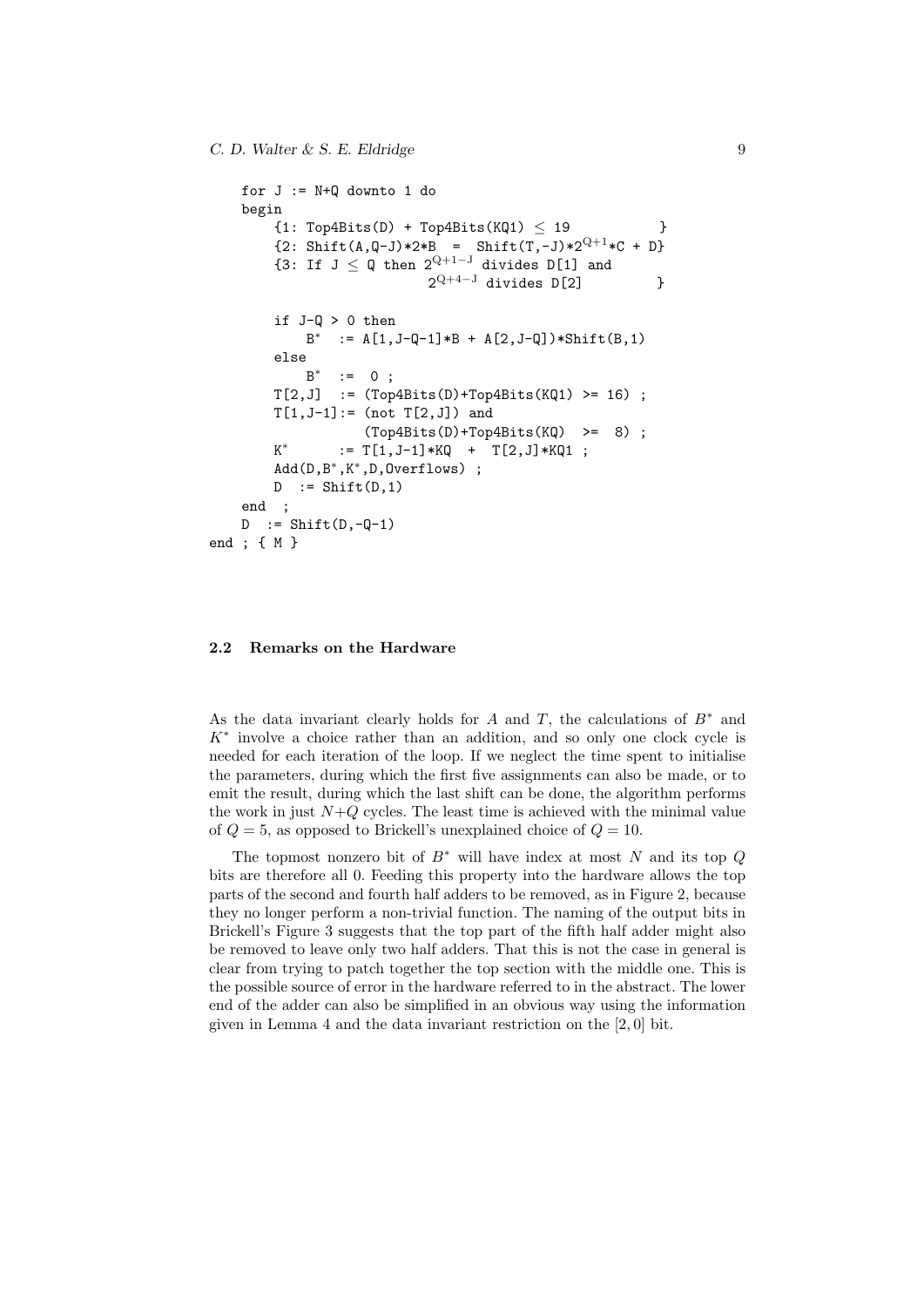

Fig. 2. Special delayed carry adder: Upper end for  $Q = 5$ .

### 2.3 The First Loop Invariant

The crux of our proof of the algorithm is the verification of the loop invariants. A little preparation is necessary; to study the flow of bits up the adder it is convenient to start with a definition, illustrated in Figure 1.

Definition. Using the notation of the code for Add,

- i) let  $Or[I]$  denote  $Bits_1[I]+Bits_2[I]+Bits_3[I]$ ;
- ii) let  $In[I]$  denote  $2 \times D[2, I+1] + D[1, I] + 2 \times B^*[2, I+1] + B^*[1, I] +$  $K^*[I];$
- iii) let  $Out[I]$  denote  $2 \times Sum[2, I+1] + Sum[1, I]$ .

These quantities relate to the input and output from the single cascade of five components of the half adders representing  $2<sup>I</sup>$ , taking into account the natural pairing of bits under the data invariant. The bits are weighted to give 1 for an index  $I$ , and 2 for an index  $I+1$ . Equating input and output bits clearly yields the first two of the following lemmas:

Lemma 10 With the above notation,

$$
In[I] + Or[I] = 2 \times Or[I+1] + Out[I]
$$

Lemma 11 Execution of the code of Add makes its parameters satisfy

 $Top 4 \text{B} its (D) + Top 4 \text{B} its (B^*) + Top 4 \text{B} its (K^*) + Or [N + Q - 3]$  $= Top4Bits(Sum) + Overflows \times 2^4$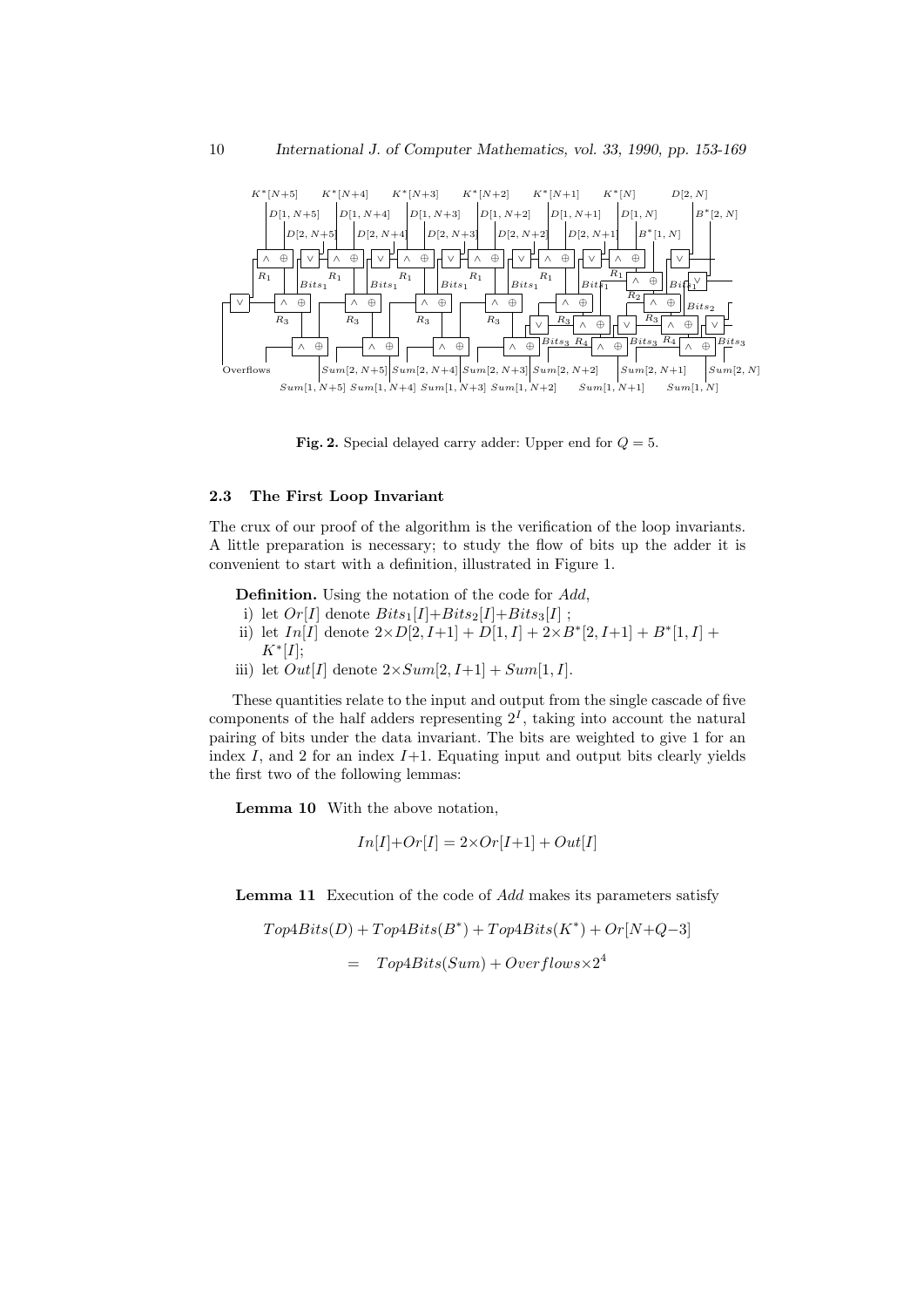**Lemma 12** The call of  $Add$  in  $M$  satisfies

i) If  $Q \ge 4$  then  $2Or[N+Q-3] + Out[N+Q-4] \le 6 + K^*[N+Q-4]$ ;

- ii) If  $Q \ge 5$  then  $2Or[N+Q-3]+Out[N+Q-4] \le 5+K^*[N+Q-4]$ ;
- iii) If  $Q \ge 5$  and  $K^* = 0$  then  $2Or[N+Q-3]+Out[N+Q-4] \le 4$ ;
- iv) If  $Q \ge 6$  then  $2Or[N+Q-3] + Out[N+Q-4] \le 4 + K^*[N+Q-4]$ ;
- v) If  $Q \ge 7$  and  $K^* = 0$  then  $2Or[N+Q-3] + Out[N+Q-4] \le 3$ .

Lemma 10 allows the properties claimed in Lemma 12 to be translated into upper bounds on  $In[N+Q-4]+Or[N+Q-4]$ . In the first case, from the definition of In,  $B^*[2, N+Q-3] = 0$  gives  $In[N+Q-4] \leq 3 + K^*[N+Q-4]$ , and  $Or[I] \leq 3$ completes the proof. In subsequent cases,  $B^*[2, N+Q-3] = B^*[1, N+Q-4] = 0$ gives  $In[N+Q-4] \leq 2+K^*[N+Q-4]$ , and the proofs are completed by bounding  $Or[N+Q-4]$ . In the second case, as for (i),  $Or[I] \leq 3$  suffices. In the third case it remains to obtain  $Or[N+Q-4] \leq 2$ . This last is apparent from the hypothesis  $K^* = 0, B^*[2, N+Q-4] = 0$  and

$$
Bits_1[N+Q-4] + Bits_2[N+Q-4]
$$
  
= D[2, N+Q-4] + R<sub>1</sub>[2, N+Q-4] + B<sup>\*</sup>[2, N+Q-4] + R<sub>2</sub>[2, N+Q-4]  
= D[2, N+Q-4] + K<sup>\*</sup>[N+Q-5] × D[1, N+Q-5]  
+ (K<sup>\*</sup>[N+Q-5] \neq D[1, N+Q-5]) × B<sup>\*</sup>[1, N+Q-5]  
= D[2, N+Q-4] + D[1, N+Q-5] × B<sup>\*</sup>[1, N+Q-5]  
 $\leq D[2, N+Q-4] + D[1, N+Q-5]$   
 $\leq 1$ 

The last two cases are concluded by showing  $Or[N+Q-4] \leq 2$  and  $Or[N+Q-4] \leq$ 1 respectively. They are left as exercises for the reader and involve showing  $Bits_2[N+Q-4] = 0$  for both cases and that  $Bits_3[N+Q-4]$  and  $Bits_1[N+Q-4]$ are not both 1 in the last case. The next lemma is also an exercise.

**Lemma 13** If  $I < N + Q$  then  $Top4Bits(KQ1) \leq 8 - K^*[I]$ .

In the first loop invariant the aim is to bound the value which the partial product D may have: it should satisfy

$$
1: Top4Bits(D) + Top4Bits(KQ1) \le 19.
$$

This is clearly the case when the loop is entered because  $D = 0$ , and the restriction  $C \ge 2^{N-1}$  forces  $Top4Bits(KQ1) \le 8$ . An inductive argument is used to deduce that (1) holds at the start of a general iteration. We make essential use of the consequence  $Top4Bits(B^*) = 0$  of choosing  $Q \geq 4$ . This leads to a simplification in Lemma 9 which forms the basis of the proof. Note that Gibson [2] achieves an essentially similar loop invariant by his normalisation process which produces numbers for which the invariant cannot be false.

The induction step in the proof is divided into three cases according to the values of  $T[2, J]$  and  $T[1, J-1]$ . Initially, suppose that  $T[2, J]$  holds. This with the induction hypothesis (1) provides

$$
16 \le Top4Bits(D) + Top4Bits(KQ1) \le 19.
$$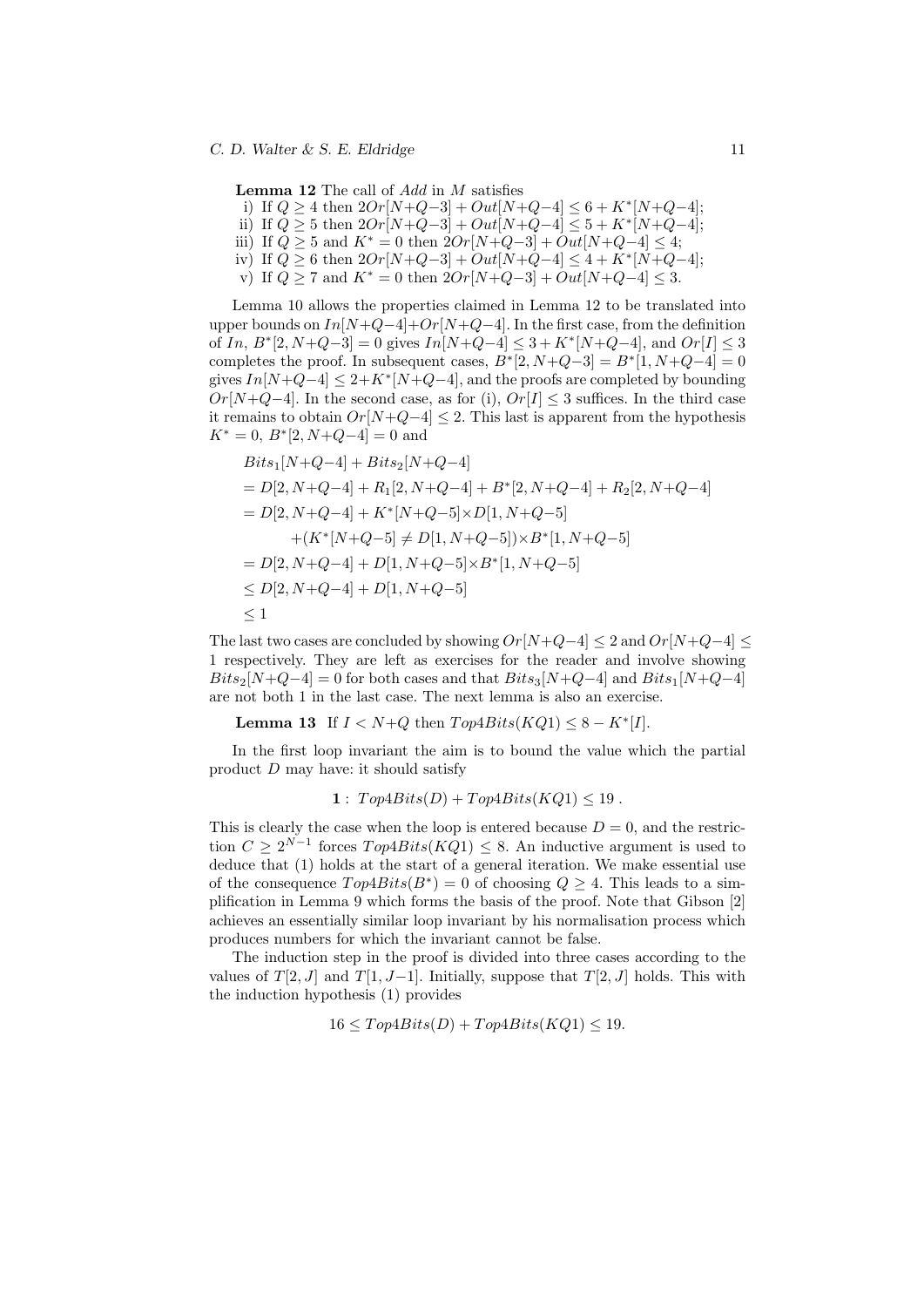By Lemmas 9(a) and 11 with  $Top4Bits(B^*)=0$ , we have, after the call which adds D, KQ1 and B<sup>\*</sup>, that  $Top4Bits(D) \le 19 + Or[N+Q-3] - 16d$  for  $d = 1$ or 0 according as Add overflows or not respectively. Using

 $Top5Bits(Sum) = 2\times Top4Bits(Sum) + Out[N+Q-4],$ 

which is immediate from the definition of  $Out$ , we have

 $Top5Bits(D) \leq 2 \times (19+Or[N+Q-3]-16d) + Out[N+Q-4].$ 

By Lemma 9(a) Shift overflows if and only if  $d = 0$ . So, after the Shift call,

$$
Top4Bits(D) \le 2 \times (19+Or[N+Q-3]-16d) + Out[N+Q-4] - 2 \times 16(1-d)
$$
  
= 6 + 2 \times Or[N+Q-3] + Out[N+Q-4].

By Lemma 12(ii),  $Top4Bits(D) \leq 6+5+K^*[N+Q-4]$  at the end of the iteration, and this with Lemma 13 yields

$$
Top4Bits(D) + Top4Bits(KQ1) \le 11 + Top4Bits(KQ1) + K^*[N+Q-4]
$$
  

$$
\le 11 + 8
$$
  

$$
= 19
$$

for the start of the next iteration.

The second case is when  $T[2, J]$  is false, but  $T[1, J-1]$  holds. Now

$$
8 \le Top4Bits(D) + Top4Bits(KQ) \le Top4Bits(D) + Top4Bits(KQ1) \le 15
$$

before the Add call, which adds D,  $B^*$ , and  $K^* = KQ$ . Lemmas 9(b) and 11 make it possible to deduce that after the Add call D satisfies

$$
Top 4Bits(D) - Top 4Bits(KQ) + Top 4Bits(KQ1) \leq 15 + Or[N+Q-3].
$$

Just as in the previous case,

 $Top5Bits(D) \leq 2 \times (Top4Bits(KQ) - Top4Bits(KQ1))$  $+15 + Or[N+Q-3]$ ) +  $Out[N+Q-4]$ ,

and the use of Lemma 12(ii) produces

$$
Top5Bits(D) \le 30 + 2 \times (Top3Bits(KQ1) - Top4Bits(KQ1)) + 5 + K^*[N+Q-4].
$$

After the Shift, which by Lemma 9(b) with our initial hypothesis must overflow once,

$$
Top 4Bits(D)
$$
  
\n
$$
\leq 30 - 16 + 5 + 2 \times (Top 3Bits(KQ1) - Top 4Bits(KQ1)) + KQ1[N+Q-3]
$$

Thus,

$$
Top4Bits(D) + Top4Bits(KQ1)
$$
  
\n
$$
\leq 19 + 2 \times Top3Bits(KQ1) - Top4Bits(KQ1) + KQ1[N+Q-3]
$$
  
\n
$$
= 19
$$

at the start of the next iteration.

If  $T[2, J]$  and  $T[1, J-1]$  are both false, then  $Top4Bits(D)+Top4Bits(KQ)$ 7 for the initial value of D and  $K^* = 0$ . Lemma 9(c) applies and states that neither of the calls to Add nor Shift will overflow. So, using Lemma 11 as before,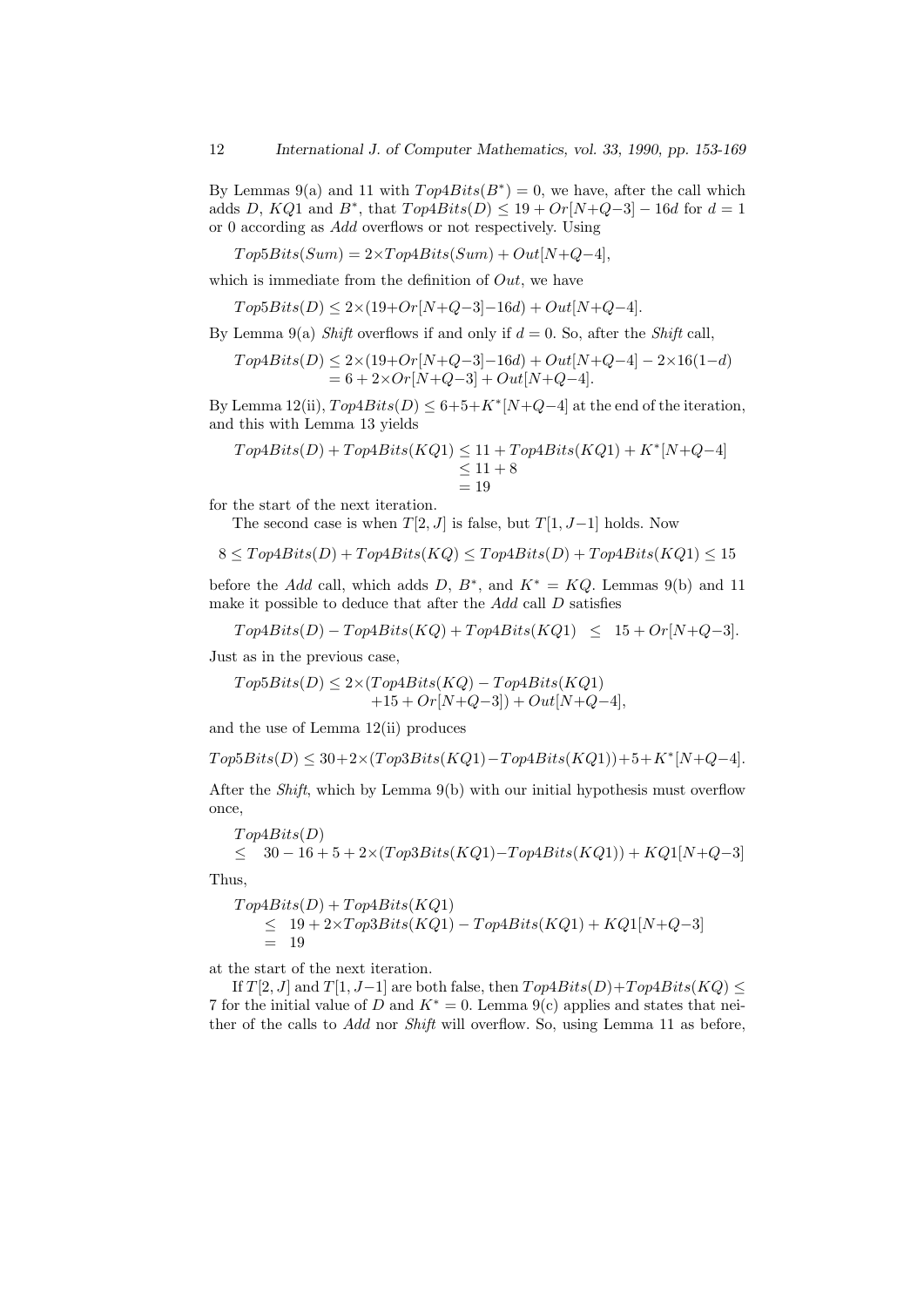$C. D. Walter & S. E. Eldridge$  13

after the Add call

 $Top4Bits(D) + Top4Bits(KQ) \leq 7 + Or[N+Q-3],$ 

which gives

$$
Top5Bits(D) \le 2 \times (7 - Top4Bits(KQ) + Or[N+Q-3]) + Out[N+Q-4].
$$

Directly Lemma 12(iii) yields

 $Top5Bits(D) \leq 14-2\times Top4Bits(KQ) + 4.$ 

After the Shift therefore

 $Top4Bits(D) \leq 18-2\times Top3Bits(KQ1).$ 

Hence the next iteration starts with

$$
Top4Bits(D) + Top4Bits(KQ1) \le 18 + Top4Bits(KQ1) - 2 \times Top3Bits(KQ1)
$$
  
= 18 + KQ1[N+Q-3]  

$$
\le 19,
$$

as required.

So the first loop invariant holds by induction before and after each iteration of the loop.

# 2.4 The Second Loop Invariant

The second loop invariant in the code for procedure  $M$  relates the partial quotient T and intermediate residue D to the part of the product  $A \times B$  computed so far.

$$
\mathbf{2}: \; Shift(A, Q-J) \times 2 \times B = Shift(T, -J) \times 2^{Q+1} \times C + D \; .
$$

This holds when the loop is entered as the right side of the equality is zero, and shifting  $A$  down  $N$  bits removes every non-trivial bit so that the left side also is zero.

Now suppose the invariant holds at the beginning of iteration J. From the first loop invariant and Lemma 9(a), when  $T[2, J] = 1$  either Add has an overflow of  $2^{N+Q+1}$  or there are two overflows from the subsequent *Shift*. Similarly, when  $T[1, J-1] = 1$ , the *Shift* has exactly one overflow. So, assuming bits of A with negative indices are zero, at the end of that iteration,

$$
D_{\text{out}} = 2 \times (D_{\text{in}} + B^* + K^*) - T[2, J] \times 2^{N+Q+2} - T[1, J-1] \times 2^{N+Q+1}
$$
  
\n
$$
= 2 \times (Shift(A, Q-J) \times 2 \times B - Shift(T, -J) \times 2^{Q+1} \times C
$$
  
\n
$$
+ A[1, J-Q-1] \times B + A[2, J-Q] \times (2 \times B)
$$
  
\n
$$
+ T[1, J-1] \times KQ + T[2, J] \times KQ1)
$$
  
\n
$$
- T[2, J] \times 2^{N+Q+2} - T[1, J-1] \times 2^{N+Q+1}
$$
  
\n
$$
= 2 \times (2 \times Shift(A, Q-J) + A[1, J-Q-1] + 2 \times A[2, J-Q]) \times B
$$
  
\n
$$
-(2 \times Shift(T, -J) + T[1, J-1] + 2 \times T[2, J]) \times 2^{Q+1} \times C
$$
  
\n
$$
= 2 \times Shift(A, Q+1-J) \times B - Shift(T, 1-J) \times 2^{Q+1} \times C
$$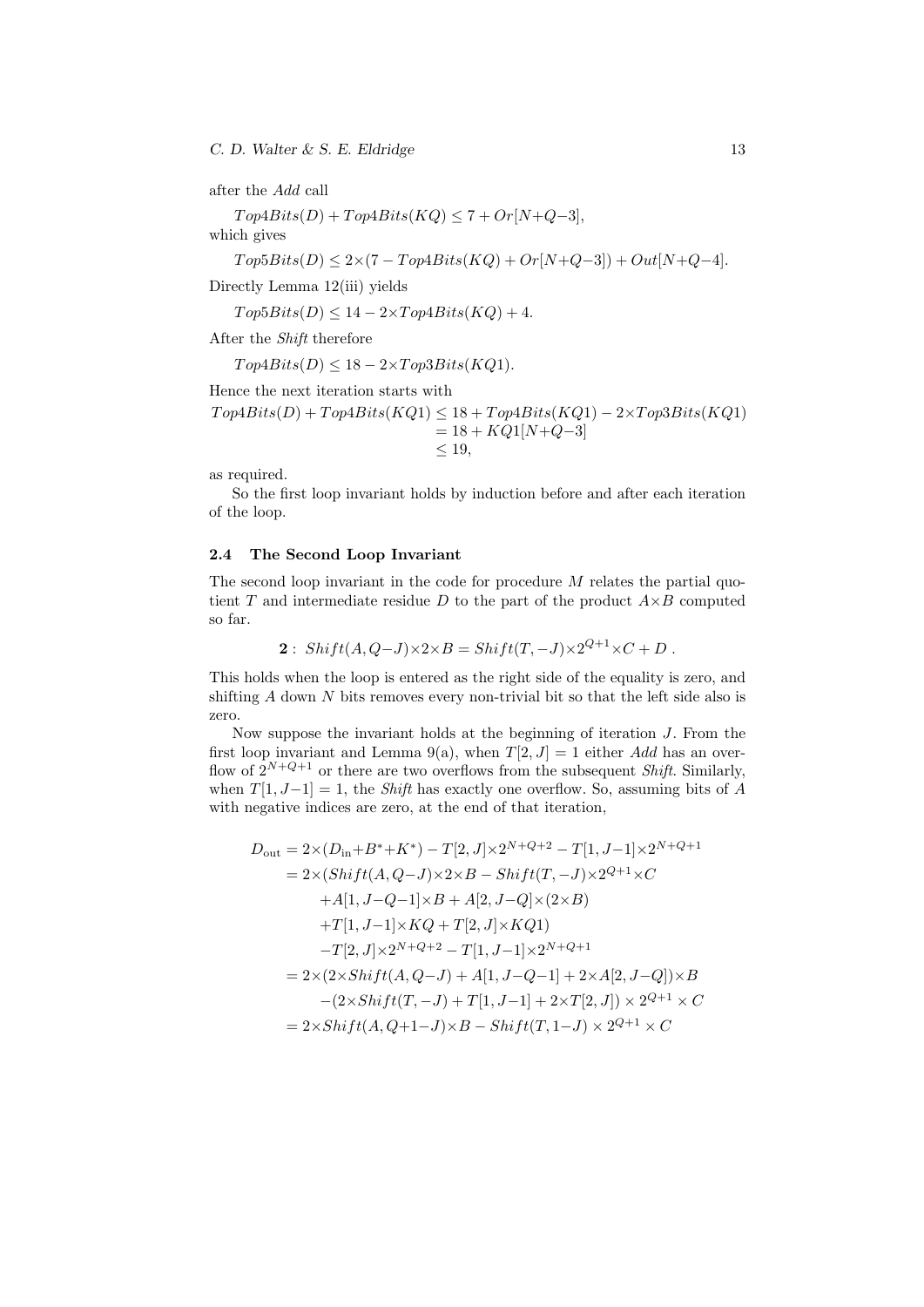This is clearly the loop invariant again, with  $J-1$  in place of J. Hence decrementing  $J$  to start the next loop iteration will establish the loop invariant correctly again. Thus by induction, the loop invariant will always hold.

### 2.5 The Third Loop Invariant

The last of the three loop invariants, namely

**3**: If 
$$
J \leq Q
$$
 then  $2^{Q+1-J}$  divides  $D[1]$  and  $2^{Q+4-J}$  divides  $D[2]$ ,

holds for  $J = Q$  by virtue of the case  $L = 0$  of Lemma 4 and the *Shift* at the end of the previous iteration. In general, suppose it holds at the start of an iteration with  $J \leq Q$ . Clearly  $B^* = 0$  and  $2^Q$  divides  $K^*$ . So all three [1]-component inputs to Add are divisible by  $2^{Q+1-J}$  and both the [2]-component inputs are divisible by  $2^{Q+4-J}$ . Now Lemma 4 forces the outputs  $D[1]$  and  $D[2]$  of Add also to be divisible by  $2^{Q+1-J}$  and  $2^{Q+4-J}$  respectively. The *Shift* of the iteration then adds 1 to the exponent of those powers of 2 dividing each component of  $D$ , yielding the loop invariant for the start of the next iteration.

# 2.6 The Post-Condition

For  $Q > 5$  each of the three parts of the loop invariant has been established also to hold at the end of the last iteration. Thus we may set  $J = 0$  to obtain a post-condition for the loop. With appropriate simplifications, this becomes:

1:  $Top4Bits(D) + Top4Bits(KQ1) \leq 19$ 2:  $A \times B \times 2^{Q+1} = T \times 2^{Q+1} \times C + D$ 3:  $2^{Q+1}$  divides  $D[1]$  and  $2^{Q+4}$  divides  $D[2]$ .

Because of the third assertion, it is possible to divide D by  $2^{Q+1}$  using Shift without losing significant bits. Hence, after the final *Shift* down of  $D$  by  $Q+1$ places, (2) yields

$$
A{\times}B=C{\times}T+D
$$

which is most of the claimed post-condition.

By using the obvious bounds on the least significant bits of  $D$  and  $KQ1$ , the first assertion yields  $(D-2^{N+Q-2}+2)+(KQ-12^{N+Q-3}+1) \leq 19 \times 2^{N+Q-3}$  at the end of the loop, and therefore  $D-2^{N-3}+2^N-C-2^{N-4} < 19\times 2^{N-4}$  at the end of the algorithm, i.e.  $D < C+6\times 2^{N-4}$ . By making use of  $2^{N-1} \le C$  one obtains the required post-condition easily from  $6 \times 2^{N-4} \leq 3C/4$ . Clearly, the stronger post-condition  $D < C + 6 \times 2^{N-4}$  might be preferable in some circumstances.

# 3 Different Values of Q

Firstly, observe that with the example  $N = 8$ ,  $Q = 4$ ,  $C = 129$ ,  $A[1]/A[2] =$ 64/126, and  $B[1]/B[2] = 160/190$ , the wrong answer is obtained as Q is too small.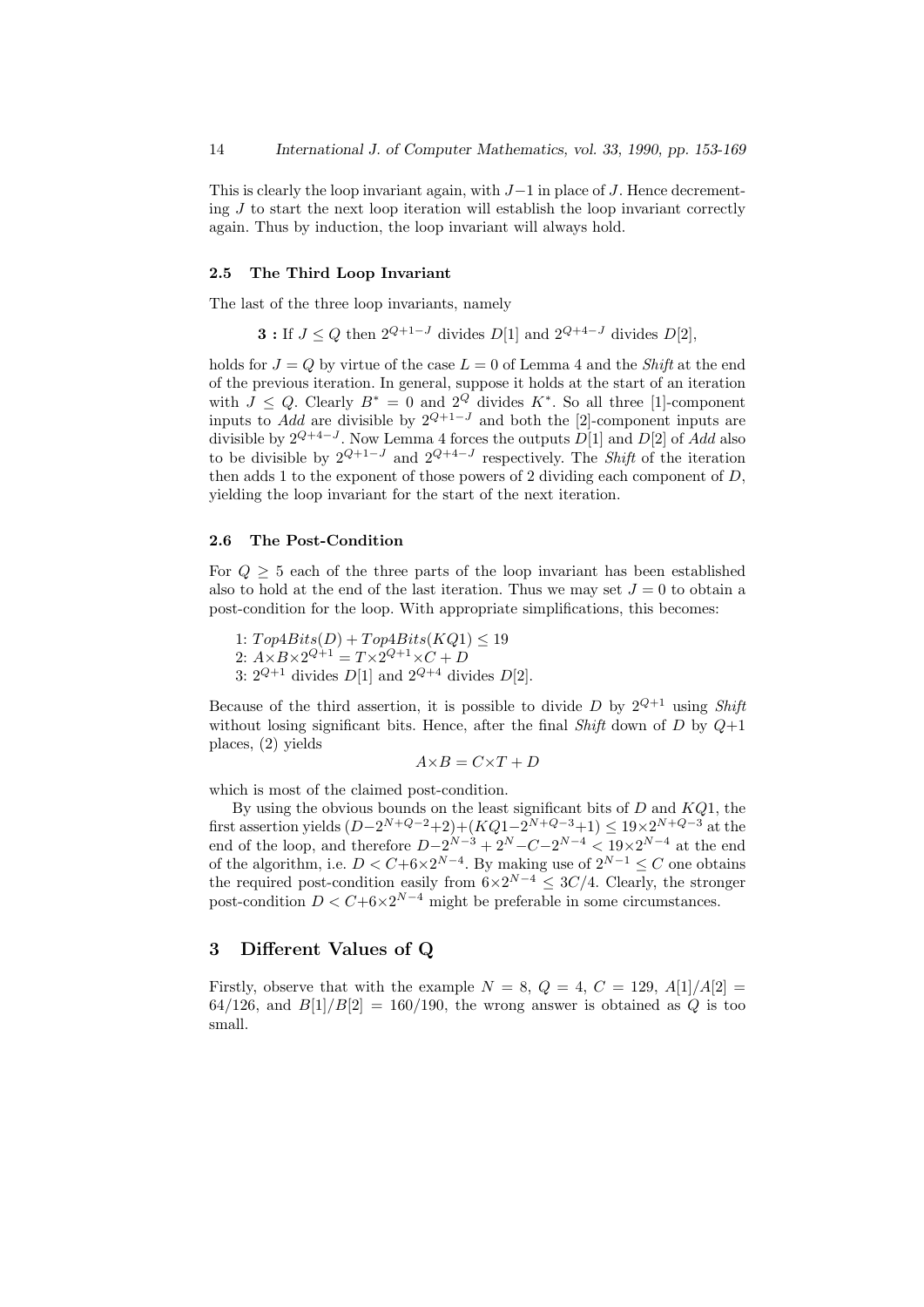To obtain bounds on the incorrect behaviour of the algorithm for small values of Q, note that if the algorithm fails for  $Q = Q_0$  then it also fails for all  $Q < Q_0$ . To see this, suppose  $(N, Q_0, A, B, C)$  is a failing instance for finding  $A\times B \mod C$  with  $Q=Q_0$ . Then  $(N+(Q_0-Q),Q,A\times 2^{Q_0-Q},B,C\times 2^{Q_0-Q})$  is a failing instance for  $Q \leq Q_0$  because exactly the same bits are processed in both cases during the loop of the modular multiplier, with the resulting residue D being shifted fewer times to give  $2^{Q_0-Q}$  times what it was before. Furthermore, if the algorithm fails for  $N = N_0$  then it also fails for all  $N \ge N_0$ . Thus, if  $(N_0, Q, A, B, C)$  is a failing instance, then so is  $(N, Q, A, B \times 2^{N-N_0}, C \times 2^{N-N_0})$ for the same reasons as before: the same bits are processed after an initial  $N-N_0$ loop iterations in which D remains 0, but with an additional  $N-N_0$  zero bits at the lower end of all the registers. Hence,

**Theorem 14.** If the algorithm is incorrect for the pair  $(N_0, Q_0)$  of values of  $(N, Q)$  then it is incorrect for all pairs  $(N, Q)$  with  $N \geq N_0$  and  $Q \leq Q_0$ . It is incorrect for  $(N, Q) = (8, 4)$ .

The benefits of larger values of Q are not substantial. Taking  $Q \geq 7$  eliminates completely the effect of the most significant bits of  $B^*$  on the overflows during one iteration of the loop. Repeating the proof of Section 2 using Lemma 12 (iv,v) for such Q provides:

**Theorem 15** If  $Q \geq 7$  then the algorithm works as stated but with 18 in place of 19 in the first loop invariant, and  $D < 13C/8$  in the post-condition (or  $D < C+5\times 2^{N-4}$ ).

This slightly increases the likelihood of the residue being less than C and therefore makes it more likely to find  $D < C$  by checking just the top few bits (instead of accumulating the carries). However, the advantage in those few cases may not outweigh the extra loop cycles involved. Gibson [2], by choosing to "normalise" his partial answer  $D$  on each iteration achieves the slightly better result  $D < 3C/2$ , but the cost seems to be a longer clock cycle time to incorporate the normalisation.

# 4 Conclusions

Our results have already been summarised in the abstract at the start of the paper. Several omissions which could lead to errors are indicated, illustrating the care with which it is necessary to check such algorithms for the completeness and correctness of definitions, specifications, and implementations. In particular, note that our definition of " $Top4Bits$ " (see Section 1.4 before Lemma 12) is not the one which Brickell may seem to choose. Indeed, care has to be taken over whether "overflow" applies to a binary or delay carry representation. The concept of the algorithm is simple enough but its proof is complicated by having so many bits coming up from lower indices which tighten the inequalities that must be established.